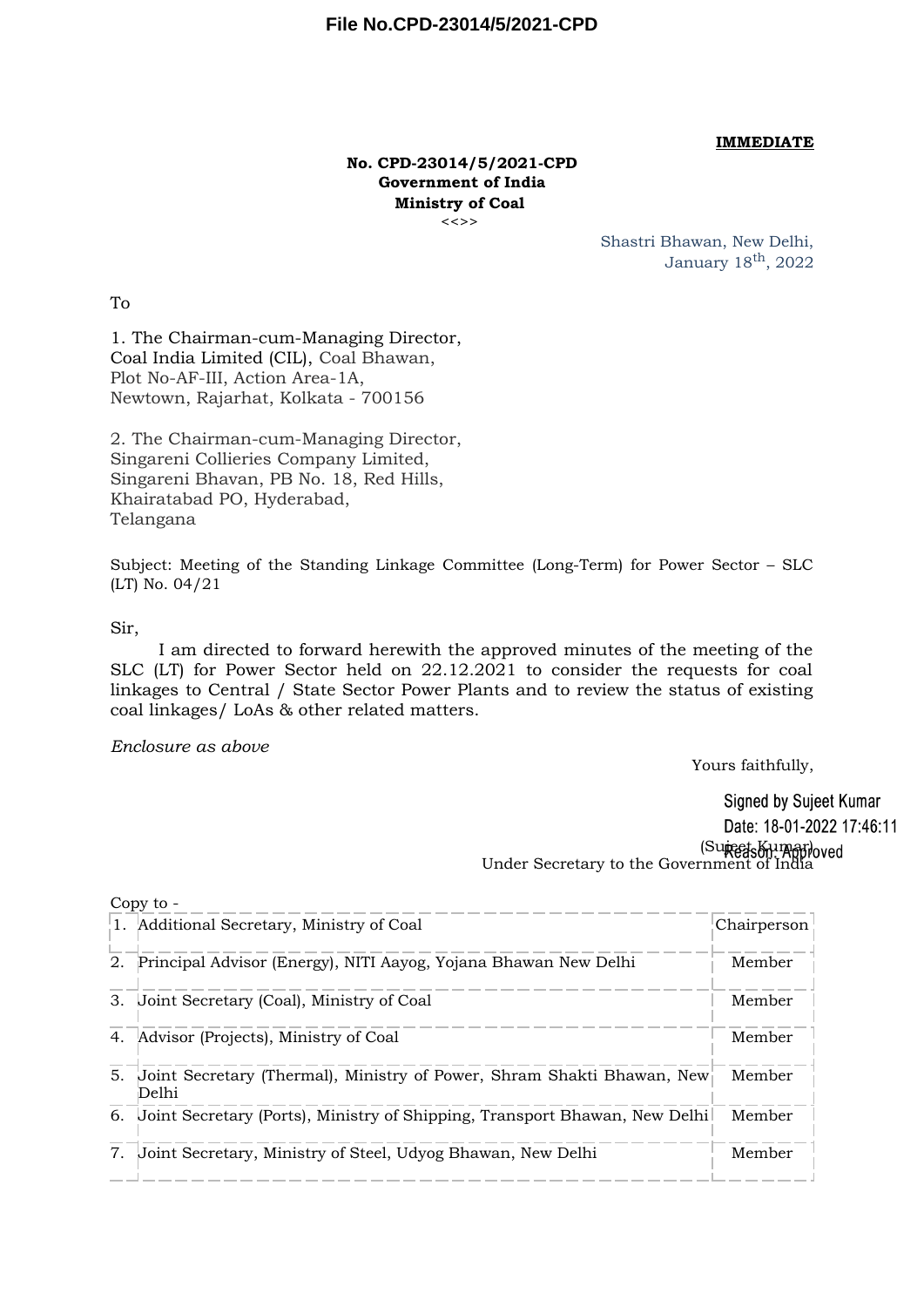#### **File No.CPD-23014/5/2021-CPD**

| 8. | Uoint Secretary, Department for Promotion of Industry and Internal Trade,<br>Udyog Bhawan, New Delhi                  | Member  |
|----|-----------------------------------------------------------------------------------------------------------------------|---------|
| 9. | Executive Director, Coal, Railway Board, Rail Bhawan, New Delhi                                                       | Member  |
|    | 10. Director (Marketing), Coal India Limited.                                                                         | Member  |
|    | 11. CMD's BCCL, CCL, ECL, MCL, NCL, SECL & WCL                                                                        | Members |
|    | 12. Chairman-cum-Managing Director, Central Mine Planning & Design Instt<br>Ltd., Gondwana Place, Kanke Road, Ranchi. | Member  |
|    | 13. Chairman, Central Electricity Authority, Sewa Bhawan, RK Puram, New<br>De1hi                                      | Member  |
|    | 14 Chairman, NTPC, Scope Complex, Lodhi Road, New Delhi-110003                                                        | Member  |

Copy to:

(i) Coal Controller, Coal Controller Organization, Kolkata (ii) Director (Technical), CIL, Kolkata (iii) GM (S&M), CIL, Kolkata (iv) CGM (CP), CIL, Kolkata (v) GM (S&M), CIL, Delhi

Copy also to –

i. PS to Minister of Coal ii. APS to Minister of State for Coal iii. PSO to Secretary (Coal) iv. PPS to Additional Secretary (Coal) v. PPS to Nominated Authority vi. PS to Joint Secretary (CPD) vii. PS to Joint Secretary (P&S-I & II) viii. PS to Director (CPD) ix. NIC, Ministry of Coal – with the request to upload the Minutes of the Meeting in the website of Ministry of Coal.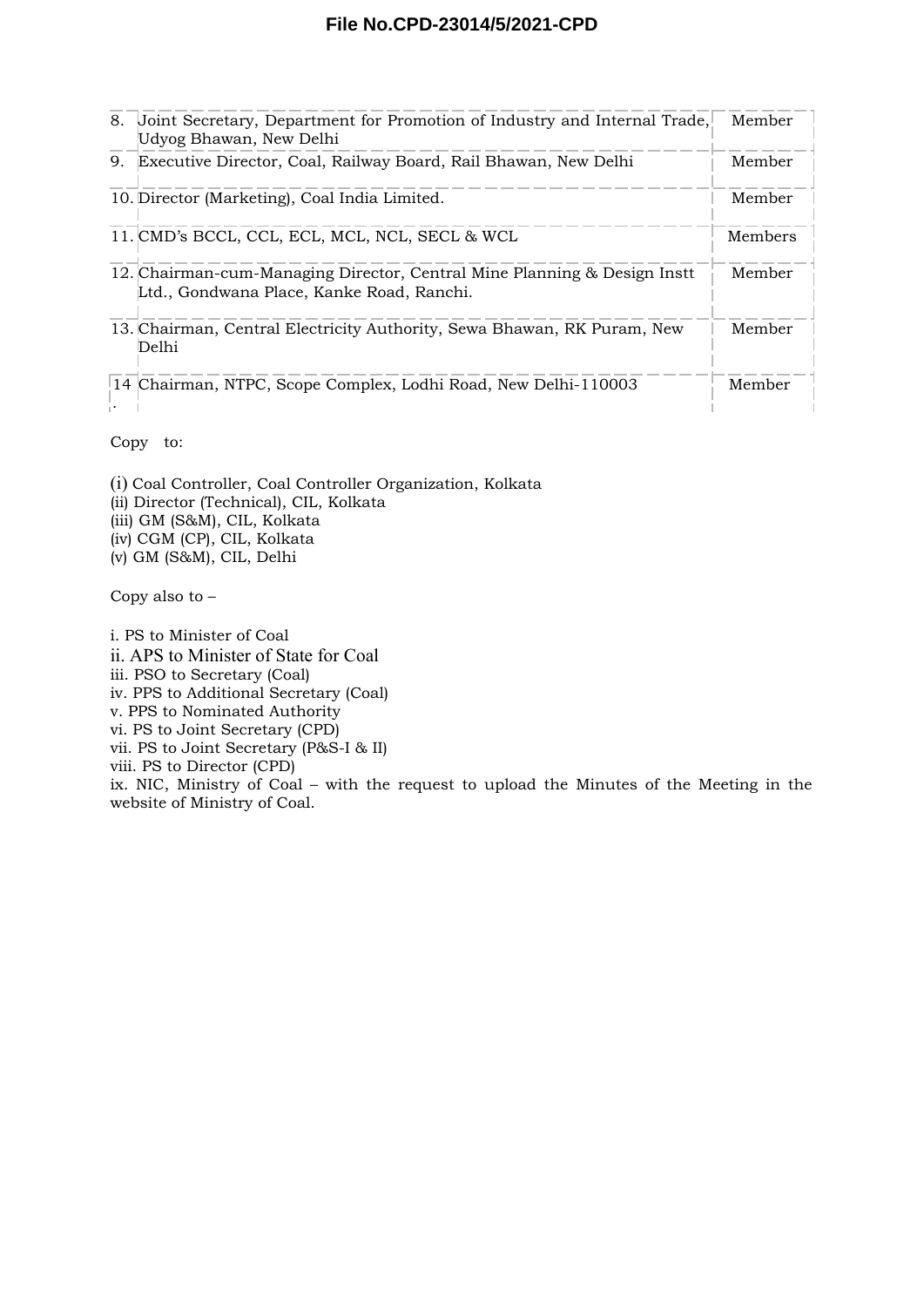**Minutes of the Meeting of the Standing Linkage Committee (Long Term) [SLC(LT)] for Power Sector held on 22.12.2021 at 11.00 A.M - SLC (LT) No. 4/2021**

**Venue: Coal India Limited, Core 6, 6th Floor, Scope Complex, Lodhi Road, New Delhi** 

**List of the participants is at the Annexure.**

**Agenda Item No. 1** – Confirmation of the Minutes of the Meeting of the SLC (LT) held on 19.07.2021.

**Record of Discussions:** There were no comments from any member.

**Recommendations:** Minutes of the Meeting of the SLC (LT) held on 19.07.2021 are confirmed.

**Agenda Item No. 2 – Long Term coal linkage for one unit of NTPC Khargone (2 x 660 MW) under SHAKTI:**

Ministry of Power (MoP) vide O.M dated 08.10.2021 has requested to recommend coal linkage for one of the 660 MW unit of NTPC Khargone Super Thermal Power Station from the nearest source. MoP has informed that NTPC's Khargone Super Thermal Power Station (2 x 660 MW) has been sourcing coal from Pakri Barwadih coal mine. However, in the present SCED regime, NTPC Khargone is unable to compete in the merit order by sourcing coal from distantly located Pakri Barwadih coal mine and therefore, it is struggling to meet the generation scheduling requirements. Hence, country is unable to utilize the benefits of the Ultra Super Critical Technological efficiency of the station adequately. Further, after directions from Ministry of Coal / MoP to Coal India Limited (CIL), NTPC Khargone has been receiving coal from NCL / SECL under the policy of flexible utilization of domestic coal, however, the coal supplies from NCL / SECL are not commensurate to the requirement.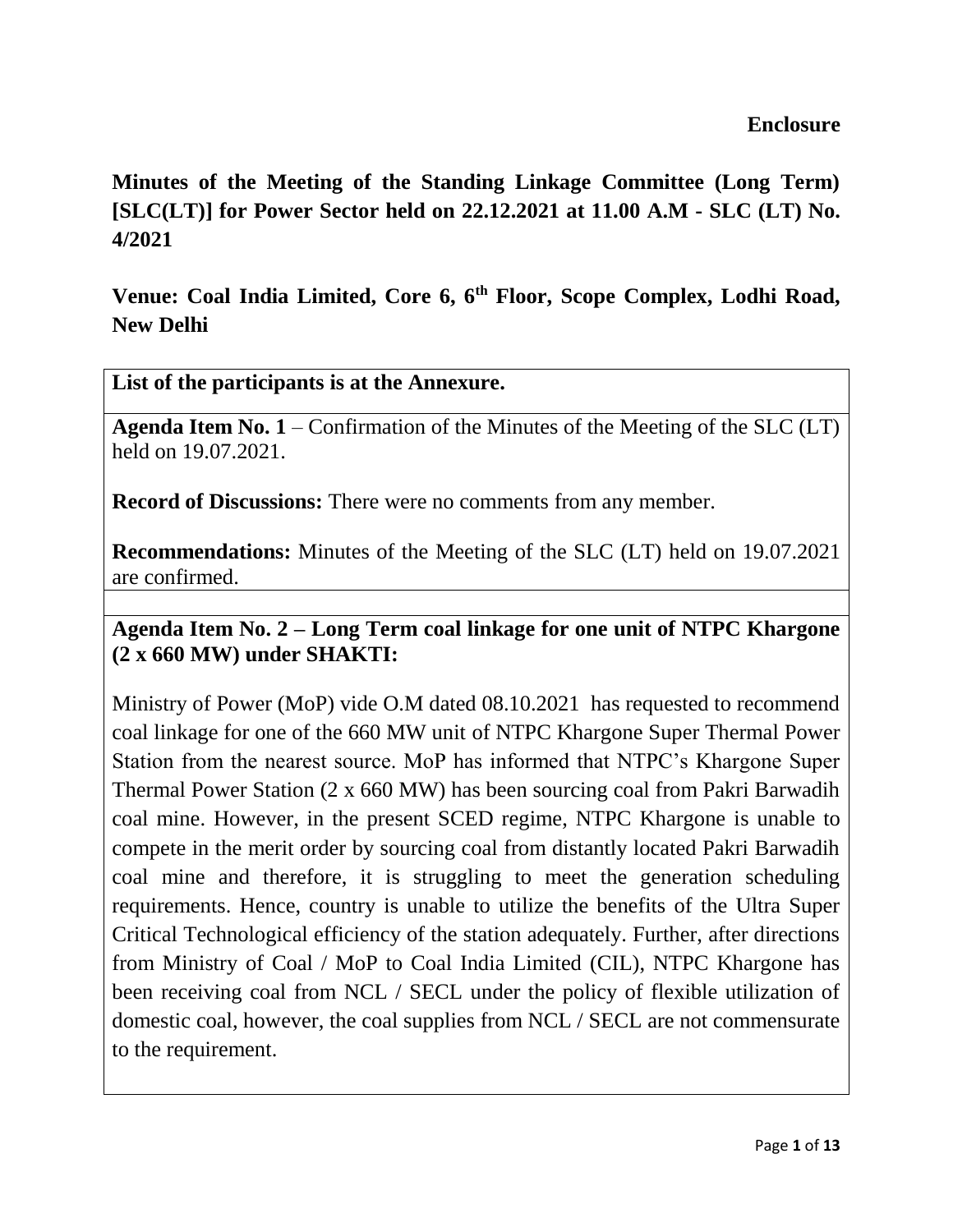MoP has also stated that as NTPC Khargone is closest to NCL / SECL mines in comparison to Pakri Barwadih coal mine, therefore, NTPC has requested for grant of long term coal linkage to Khargone station under SHAKTI Policy from the NCL / SECL mines.

P&S-I Section, Ministry of Coal has informed that Pakri Barwadih coal block has been allocated to NTPC for exclusive use of coal in their power plants and the allocation letter dated 11.10.2004 of Pakri Barwadih coal mine states that coal linkages from CIL / SCCL would not be disturbed in any way with coal mined from Pakri Barwadih coal block and NTPC shall continue to honor its commitment towards long term linkage from these nationalized coal companies to their thermal power stations through Fuel Supply Agreements.

**Record of Discussions:** NTPC stated that linkage has been requested for its Khargone Super Thermal Power Station (Unit-I) (660 MW) and with the present supplies of coal, Khargone Super Thermal Power Station is not able to come under Merit Order Despatch (MoD). NTPC informed that with  $G$  11 –  $G$  12 grade of coal, the specific coal consumption (SCC) of the plant will be .558, which is on the higher side and actually SCC should be on the lower side. It was stated that PLF of the plant is still very low.

Ministry of Power stated that its recommendation is because NTPC Khargone Super Thermal Power Station (Unit-I) (660 MW) is the highest efficiency power plant in the country and will consume less coal even when the plant is running at a high PLF. Ministry of Power also stated that recommendation of linkage for NTPC Khargone Super Thermal Power Station (Unit-I) (660 MW) is under B (i) of SHAKTI Policy.

Coal India Limited stated that it is not having any issues in the matter.

**Recommendations:** In view of the recommendation of Ministry of Power, SLC (LT) recommended coal linkage under SHAKTI B (i) for NTPC Khargone Super Thermal Power Station (Unit-I) (660 MW) from Coal India Limited.

# **Agenda Item No. 3 - Swapping of linkage of Dr. NTTPS**:

Singareni Collieries Company Limited (SCCL) vide letter dated 04.05.2021 has requested to consider swapping of the entire linkage of Dr. NTTPS Thermal Power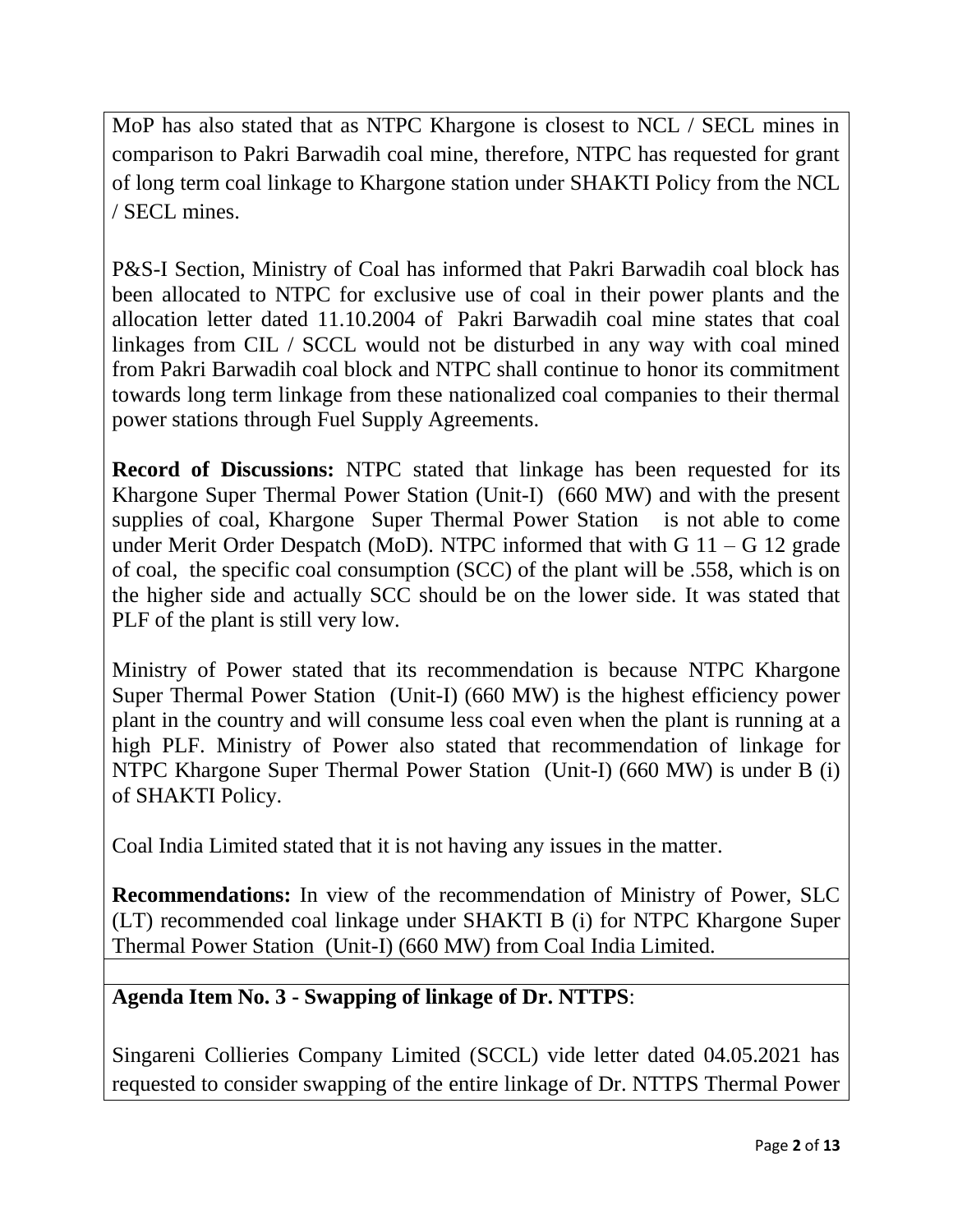Plant of APGENCO on to SCCL considering the logistics convenience, lesser landed cost of coal and potential final benefit to the power consumers in terms of lesser rate/unit. SCCL had informed that Dr. NTTPS TPP is only 170 KMs away from the operating mines of SCCL and besides hassle free transportation, the landed cost of coal from SCCL is lesser by around Rs. 600/Tonne as compared to coal sourced from elsewhere. SCCL also informed that it is supplying coal to Dr. NTTPS under MoU to bridge the gap in supplies from the linked sources and meet the generation requirement. Further, the average offtake in the past several years by Dr. NTTPS from SCCL is around  $4 - 5$  MTPA. Availability of surplus coal to the tune of  $8 - 9$  MT for supply to Dr. NTTPS under long term linkage has been indicated by SCCL.

APGENCO has stated that it is having Fuel Supply Agreements with Mahanadi Coalfields Limited (MCL) for coal quantities of 6 MTPA & 2.312 MTPA for supply of coal to Dr. NTTPS, however, no linkage is available from SCCL. The coal supplied by MCL is from Talcher area & Ib-valley, which are at a distance of around 930 km from Dr. NTTPS and due to the high distance, APGENCO is incurring huge Railway freight charges for transportation of coal from both areas of MCL, which results in increased cost of Power Generation. Due to high cost of Power Generation, the units of Dr. NTTPS are unable to fall in the Merit Order Dispatch of APSLDC. APGENCO has also stated that the rake movement from MCL is falling in multiple Railway Zones and it becomes difficult for movement of total Fuel Supply Agreement quantity by All Rail Route from MCL to Dr. NTTPS. In comparison, the mines of SCCL are located at a distance ranging from 150 to 225 km from Dr. NTTPS and the rake movement falls within the same Railway Zone and as a result, landed cost of coal sourced from SCCL is less than MCL, for lower grades of coal (G13 & G15). In view of the cost economics for low grade coal (G13 & G15) and also that certain units of Dr. NTTPS were designed for utilization of lower grade of coal, APGENCO has proposed to transfer 3.0 MTPA out of 6.0 MTPA linkage quantity of Dr. NTTPS (under FSA dated 27.06.2009 read with amendment dated 18.11.2013) from MCL to SCCL.

CIL has informed that presently the linkage of Dr. NTTPS, Vijaywada of APGENCO is from MCL and that MCL is comfortable in supplying coal to Dr.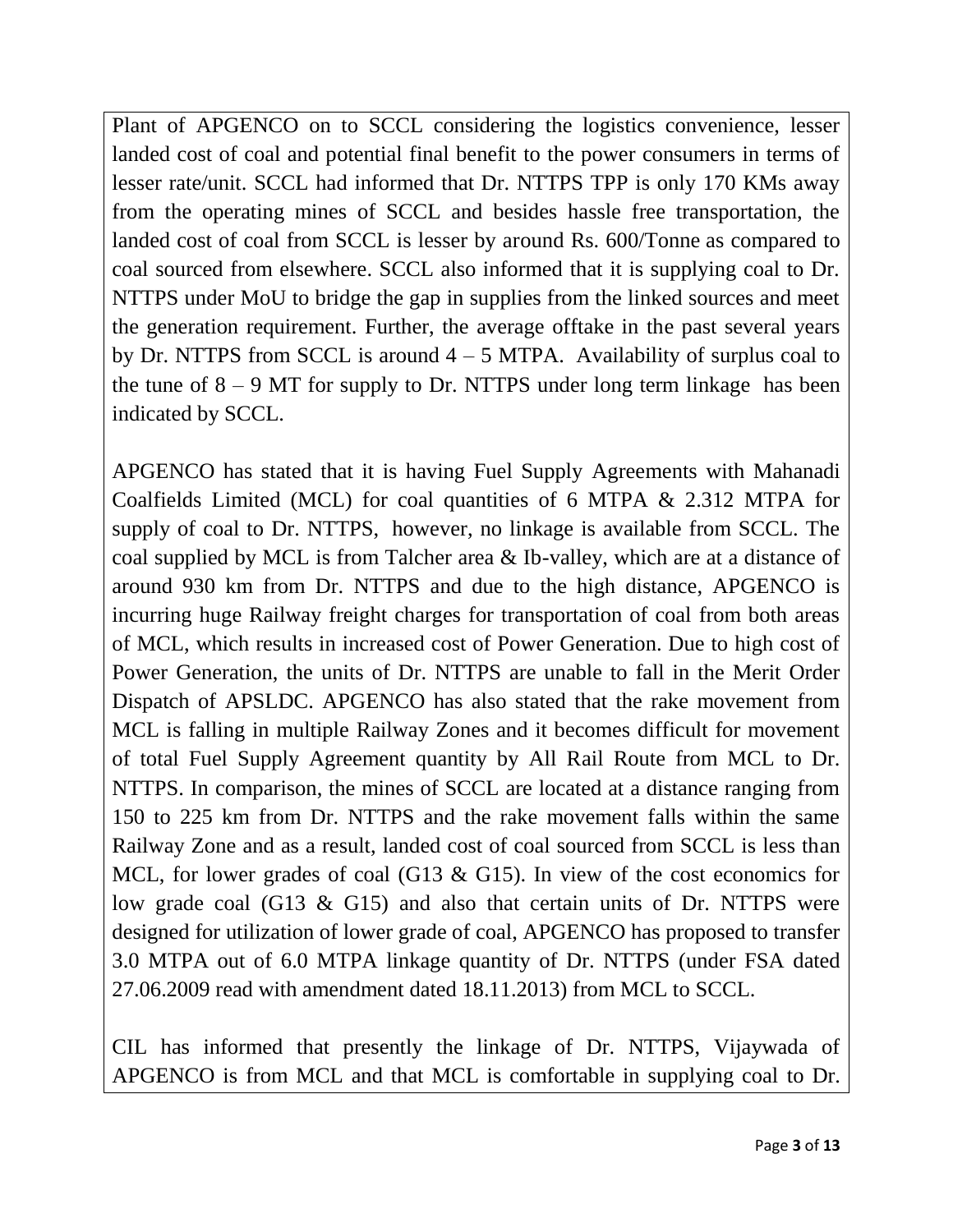NTTPS, Vijaywada. In addition, CIL / MCL is not agreeable for swapping of any linkage of Dr. NTTPS, Vijaywada as proposed by SCCL.

**Record of Discussions:** APGENCO stated that the Dr. NTTPS TPP is only 170 KMs away from the mines of SCCL and the coal from SCCL comes in 2-3 hours duration. Hence, the landed cost of coal from SCCL would be lesser by around Rs. 600/Tonne in comparison to the coal from MCL and out of 6 MTPA linkage quantity of Dr. NTTPS, APGENCO requested for shifting of 3 MTPA coal linkage from MCL to SCCL. APGENCO also stated that the potential benefits to APGENCO under this rationalization would be around Rs. 180 Crore per annum. It was also informed that due to Railway traffic congestion in Vishakhapatnam and Vijaywada, railway movement from MCL gets affected. Hence, the shifting of coal linkage would also result in faster movement of coal.

Ministry of Power recommended for shifting of 3 MT linkage of Dr. NTTPS from MCL to SCCL as power consumers of the unit would be benefitted and the country will also be benefitted.

It was discussed that CIL conducts the linkage rationalization within its subsidiaries, however, linkage transfer from CIL to SCCL and vice versa requires the recommendation of SLC (LT). Further, the railways burden to the extent of the quantity rationalized would be reduced and power plants in Southern part of the country will benefit from reduced railway congestion.

**Recommendations:** In view of the recommendations of Ministry of Power, savings to the consumers and in pursuance to the Government objective of linkage rationalization for benefit of consumers and for reducing congestions in the Railway traffic, SLC (LT) recommended for transfer to 3 MT linkage of Dr. NTTPS from MCL to SCCL.

**Agenda Item No. 4 - Time extension of Bridge Linkage allocated for End Use Projects of Saharpur Jamarpani coal block:** Chairman, UPRVUNL vide letter dated 10.09.2021 requested time extension of Bridge Linkage allocated for End Use Projects of Saharpur Jamarpani coal block.

It was informed that Bridge Linkage for End use plants i.e. Harduaganj Extn (1 x 660 MW), Jawaharpur TPP (2 x 660 MW), Obra C TPP (2 x 660 MW) and Panki Ext TPP (1 x 660 MW) of Saharpur Jamarpani coal block was extended in the SLC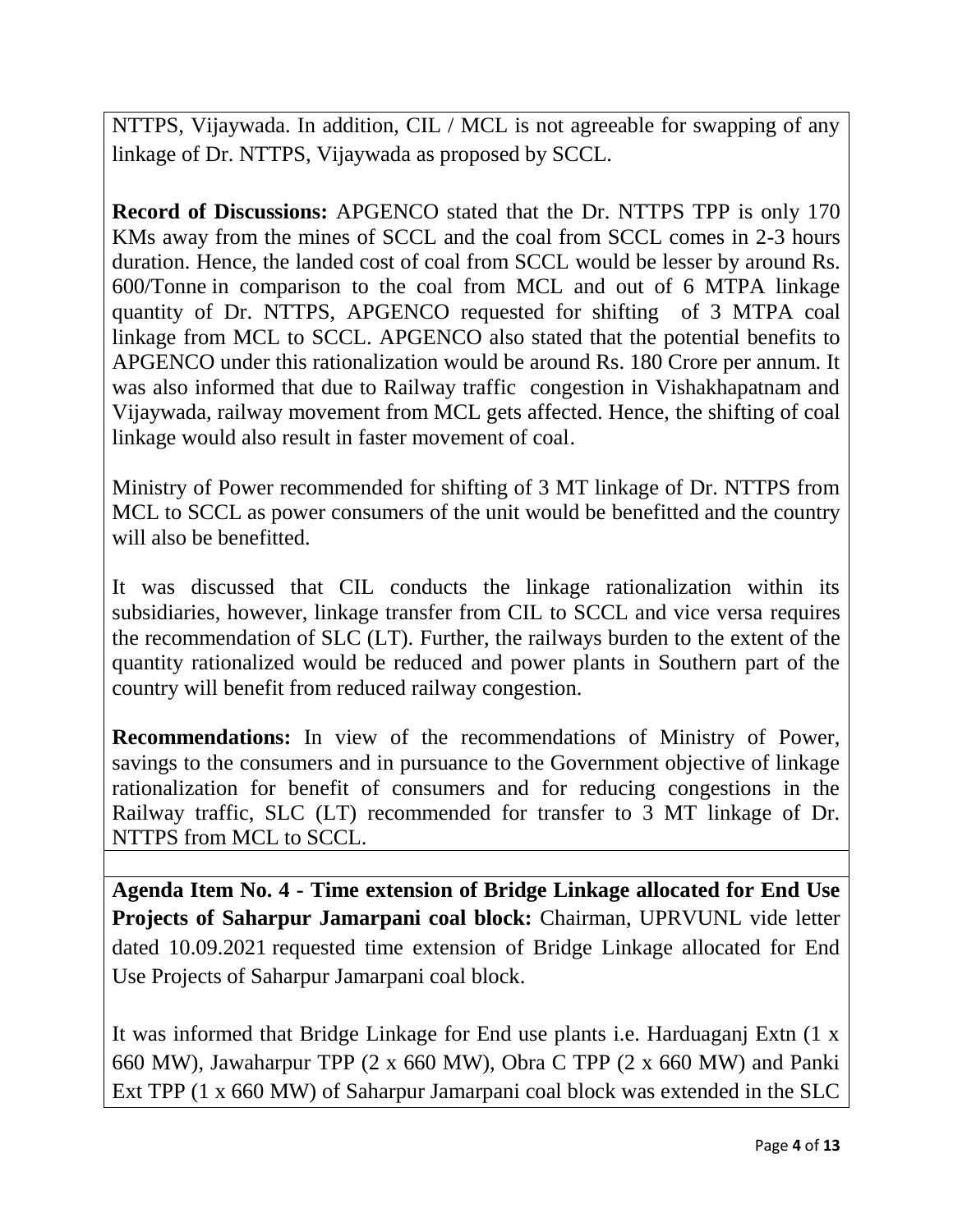(LT) meeting held on 27.06.2018 and it was recommended that Bridge Linkage may be extended for a further 4 years from the date on which bridge Linkage expires (i.e. 13.08.2018 to 12.08.2022) and shall be tapered off in the subsequent years as per the approved mining plan. The tapering shall be carried out by CCO based on the approved mining plan.

Now, it has been stated that there is no substantial progress at site due to delay in preparation of Geological report (GR) by CMPDI. In absence of GR, the coal block could not be operationalized within the stipulated timeline. Some success has been achieved by NLC in nearby Pachwara South coal block through MDO route. Hence Government of UP. has taken a decision to develop this coal block through MDO route. Production of coal from coal block is likely to commence in 2028.

It has been requested that Bridge Linkage of the above TPPs may be extended for further 6 years i.e. up to August, 2028, so that coal supply to these projects can be assured.

Comments of CBA-II & Nominated Authority (NA) are as under:

**CBA-II:** Development milestones of coal mines are being monitored by O/o NA.

**NA**: As per the CMDPA, the scheduled date of preparation of the Geological Report (GR) is 13.06.2017 and operationalization is 13.02.2021. Exploration/Preparation of GR is still pending till date. In the absence of GR, year wise calendar coal production program is not available.

There was delay on the part of UPRVUNL for completion of exploration, preparation of GR and submission of mining plan for which performance Security (BG) amounting to Rs. 82.50 Crore was appropriated as per the terms and conditions of the allotment agreement. The amount of BG has been deposited in the Central Government exchequer and UPRVUNL has filed Miscellaneous Case no. 1/2019 before Hon'ble CBA Act Tribunal at Godda and the matter has become sub-judice.

The show cause notices issued to UPRVUNL, along with replies received from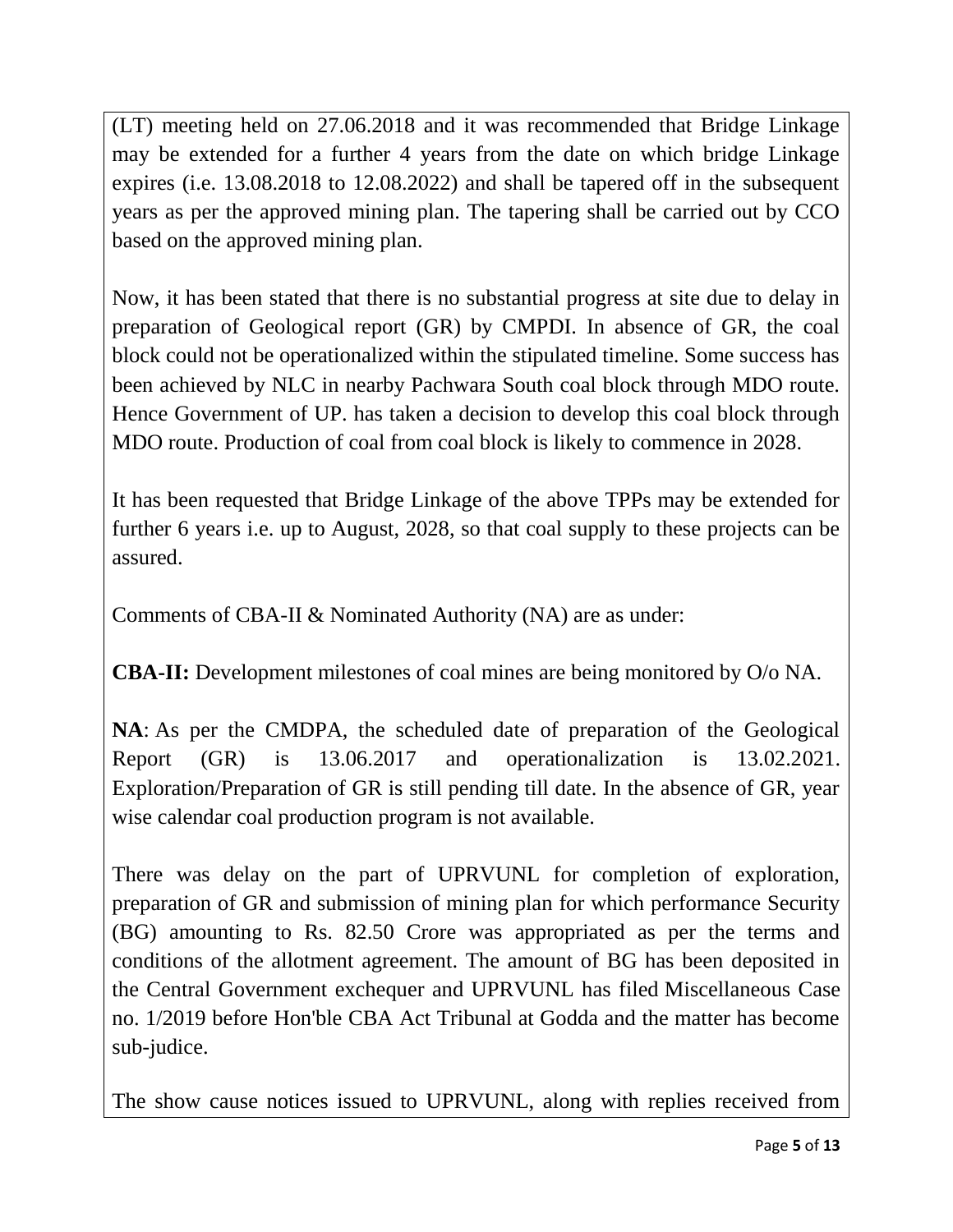UPRVUNL were placed before 9th and 11th Scrutiny Committee for consideration and making recommendation. 11th Scrutiny Committee opined that allocattee has not made serious efforts for even starting the exploration work though adequate support was offered by State Government during the series of meetings and attributed the delay in exploration and consequent delay in further clearances to allocattee.

Allottee is in the process of appointing MDO for the purpose of completion of exploration/preparation of GR and other clearances.

**Record of Discussions:** Ministry of Power stated that this matter may be considered in the SLC (LT) in June, 2022 as the Bridge Linkage is still valid upto August, 2022 and they are reviewing this case.

UPRVUNL stated that there is law & order problem in the coal block area because of which exploration work could not be taken up in the coal block. However, the matter of appointment of MDO has been given to NLCIL for which the contract for the NIT would be given by 31.12.2021 and the MDO would be appointed by June, 2022.

It was discussed that in the cases where Bridge Linkage is extended beyond its original tenure, CIL may consider revising its prices keeping in view the opportunity lost by CIL.

**Recommendations:** In view of the recommendations of Ministry of Power, SLC (LT) recommended to defer the case to June, 2022.

**Agenda Item No. 5 - Extension of the validity towards Bridge Linkage of end use plants of DVC, Mejia TPS # 7 & 8 (2 x 500 MW) and Chandrapura TPS U # 8 (1 x 250 MW):** Damodar Valley Corporation (DVC) vide letter dated 31.08.2021 requested for extension of the validity towards Bridge Linkage of end use plants of DVC, Mejia TPS  $# 7 \& 8 (2 \times 500 \text{ MW})$  and Chandrapura TPS U  $#8$ (1 x 250 MW).

Standing Linkage Committee (SLC) in its meeting held on 18.11.2019 had recommended for the first extension of Bridge Linkage for MTPS U # 7 & 8 and CTPS U # 8 of DVC for another one year i.e. up to 06.10.2021. Subsequently,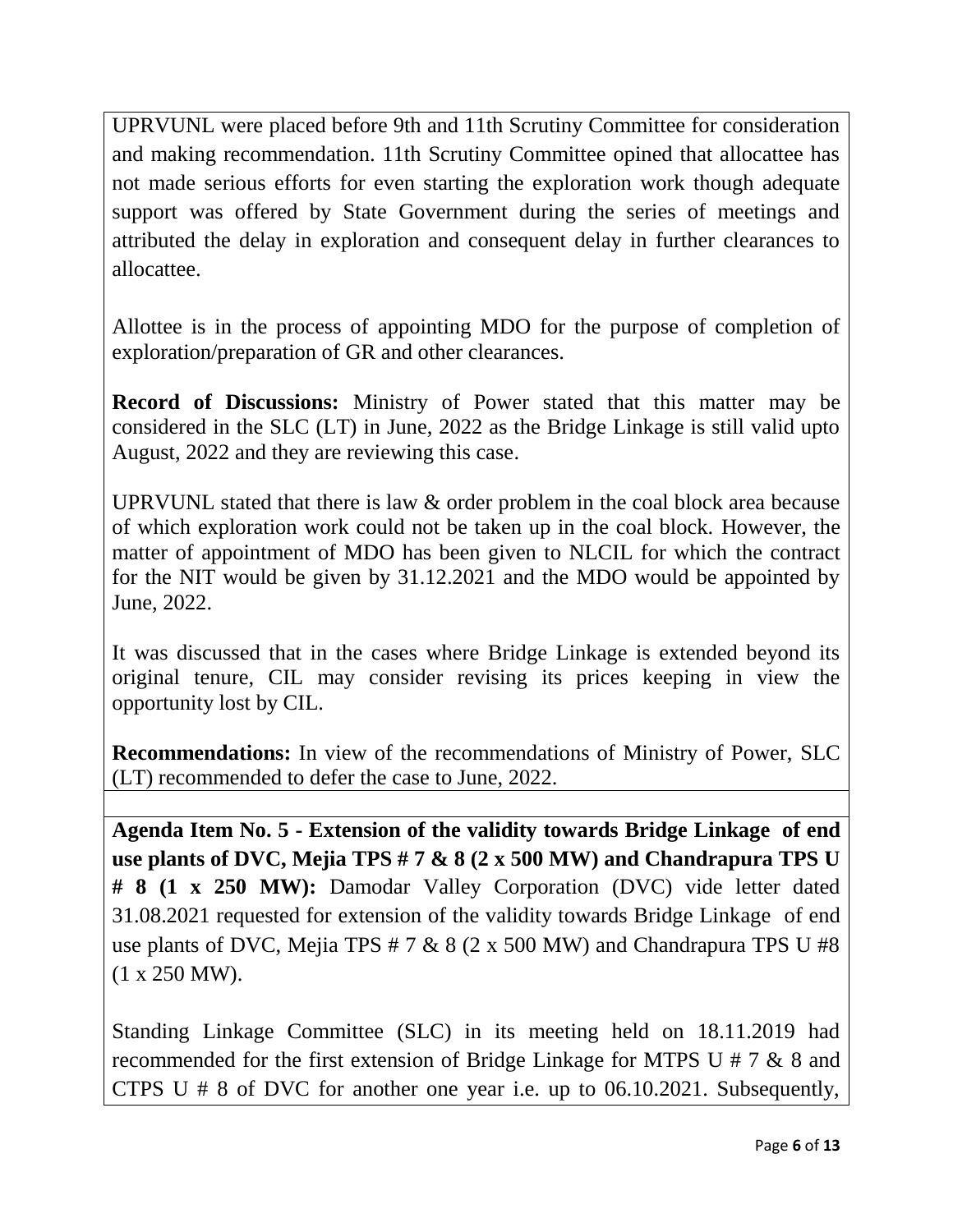MoU were signed with BCCL, CCL & ECL which were vaild till October, 2021. The schedule for starting of mining operation in Tubed Coal Mine was June, 2020 and achieving peak rated capacity (PRC) was in 2024-25. Operationalization of Tubed coal block could not take off for want for Forest Clearance (FC) Stage-II.

It has been requested to extend the validity of the Bridge Linkage allocated to End Use Plants for a further period of 2 years or till PRC is achieved for continuous operation of the MTPS U # 7  $\&$  8 and CTPS U # 8 on a sustainable basis.

Comments of **NA** & **CBA-II** are as under:

# **NA Section**:

- (i) Tubed coal mine was allotted to DVC vide allotment order dated 07.10.2016 and its CMDPA was executed on 08.09.2016. The scheduled date of mine opening permission as per efficiency parameter of CMDPA is June 07, 2020.
- (ii) Show cause notices (SCNs) were served to DVC vide letters dated 22.03.2017, 19.03.2018 & 13.09.2018 for non-compliance of mining lease application, FC application and EC as mentioned in CMDPA of Tubed coal mine. The allottee submitted the reply of all SCNs and same was put up before 13th Scrutiny Committee.
- (iii) Scrutiny committee has recommended Office of NA to obtain comments of State Government within one month. The Committee would take the final decision in respect of waiving or imposition of penalty after taking into consideration the comments of State Government.
- (iv) In compliance to above recommendation, NA vide letter dated 09.03.2021 sought comments of State Government of Jharkhand. However, no comments obtained from State Government till date.
- (v) Allottee has obtained Forest Clearance (FC) -I on 13.11.2019 and FC-II is in process.

# **CBA-II section**: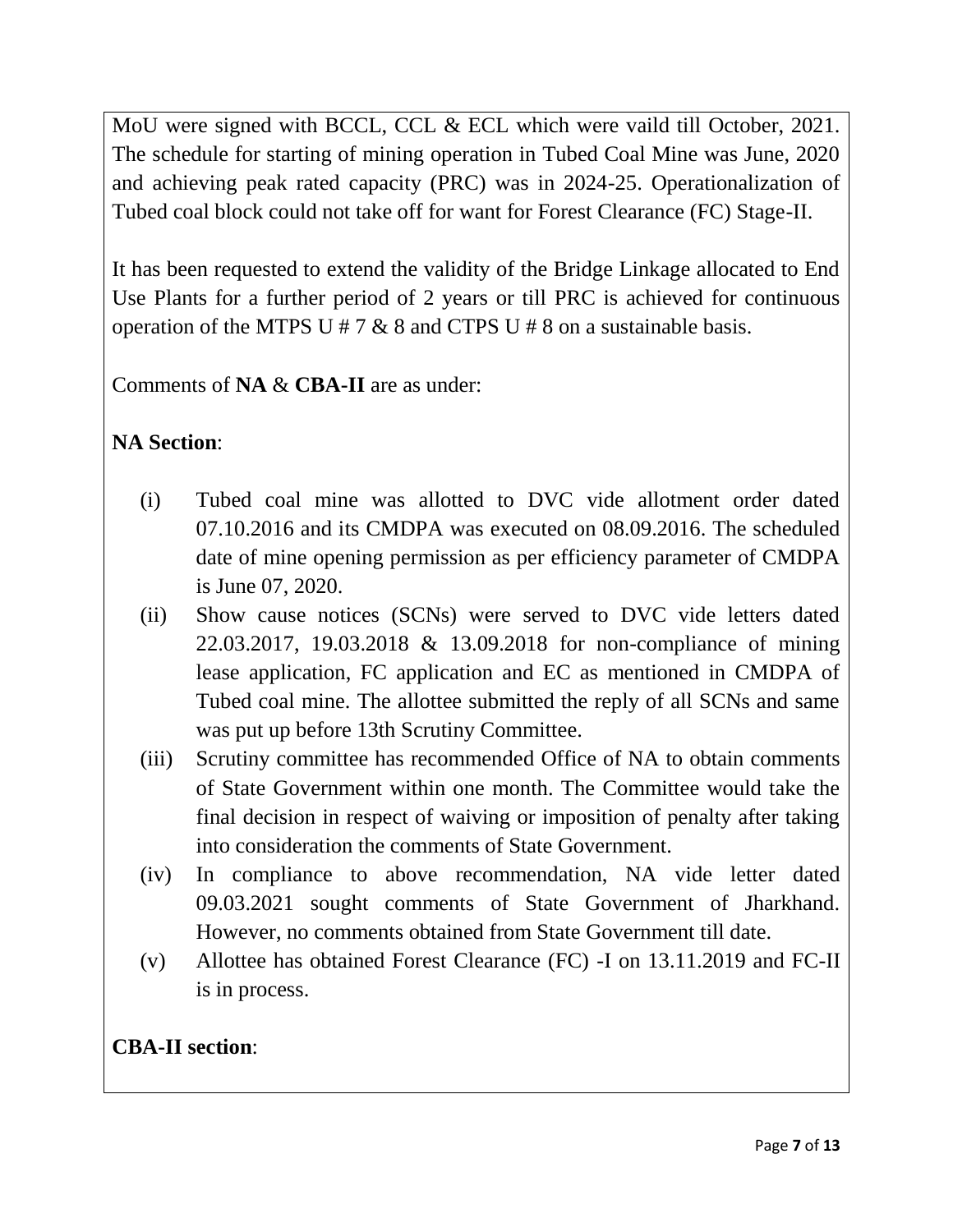Under the provisions of CM (SP) Act, 2015, Tubed coal mine was allotted to DVC for their Mejia TPS Unit 7 & 8 (500 MW) and Chandrapura TPS Unit 8 (250 MW). Further, Khagra Joydev coal mine was allotted to DVC for Mejia TPS Unit 7 & 8. This information is as per O/o NA's allotment order dated 07.10.2016 & 31.03.2015.

**Record of Discussions:** DVC informed that the Tubed coal block could not be operationalized for pending Forest Clearance (FC) Stage-II, however, FC Stage-II would be obtained by January, 2022. DVC also informed that all the necessary support has been extended by the State Government. DVC also stated that earlier Bridge Linkage for the units of DVC has expired. Further, Tubed coal block would be operationalized in the April- May, 2022.

Ministry of Power stated that DVC has been pressing very hard to get the coal block operationalized. It was recommended to extend the Bridge Linkage for 2 years and the Bridge Linkage may be tapered on the basis of coal production.

**Recommendations:** Based on the deliberations and in view of the recommendation of Ministry of Power, SLC (LT) recommended to extend the Bridge Linkage for Mejia TPS  $# 7 \& 8 (2 \times 500 \text{ MW})$  and Chandrapura TPS U  $#8$ (1 x 250 MW) of DVC for 2 years from the date of extension of Bridge Linkage. However, Bridge Linkage would be proportionately reduced by the quantity that comes into production from Tubed coal block.

**Agenda Item No. 6 - Allocation of High GCV coal:** NLC India Limited (NCLIL) vide letter dated 03.12.2021 has requested to allocate 1.0 MT of High GCV coal per annum preferably from Eastern Coalfields Limited (ECL) for its NTPL (NLC Tamil Nadu Power Limited) Thermal Power Plant (2 x 500 MW) at Tuticorin. NLCIL has stated that NTPL was having Fuel Supply Agreement (FSA) with Mahanadi Coalfields Limited (MCL) for 2.565 MTPA and ECL for 0.429 MTPA alongwith a side agreement for 1 MTPA. NLCIL was allocated Talabira II & III coal mines with NTPL as one of the end use plants. Talabira II & III coal mines is operational from April, 2020 and NTPL started lifting coal from Talabira II & III coal mines from October, 2021 onwards and thereafter, supply of coal from MCL and ECL were stopped. The coal from Talabira II & III coal mines at present is G 14 grade and NTPL units are not able to achieve the rated load of 1000 MW due to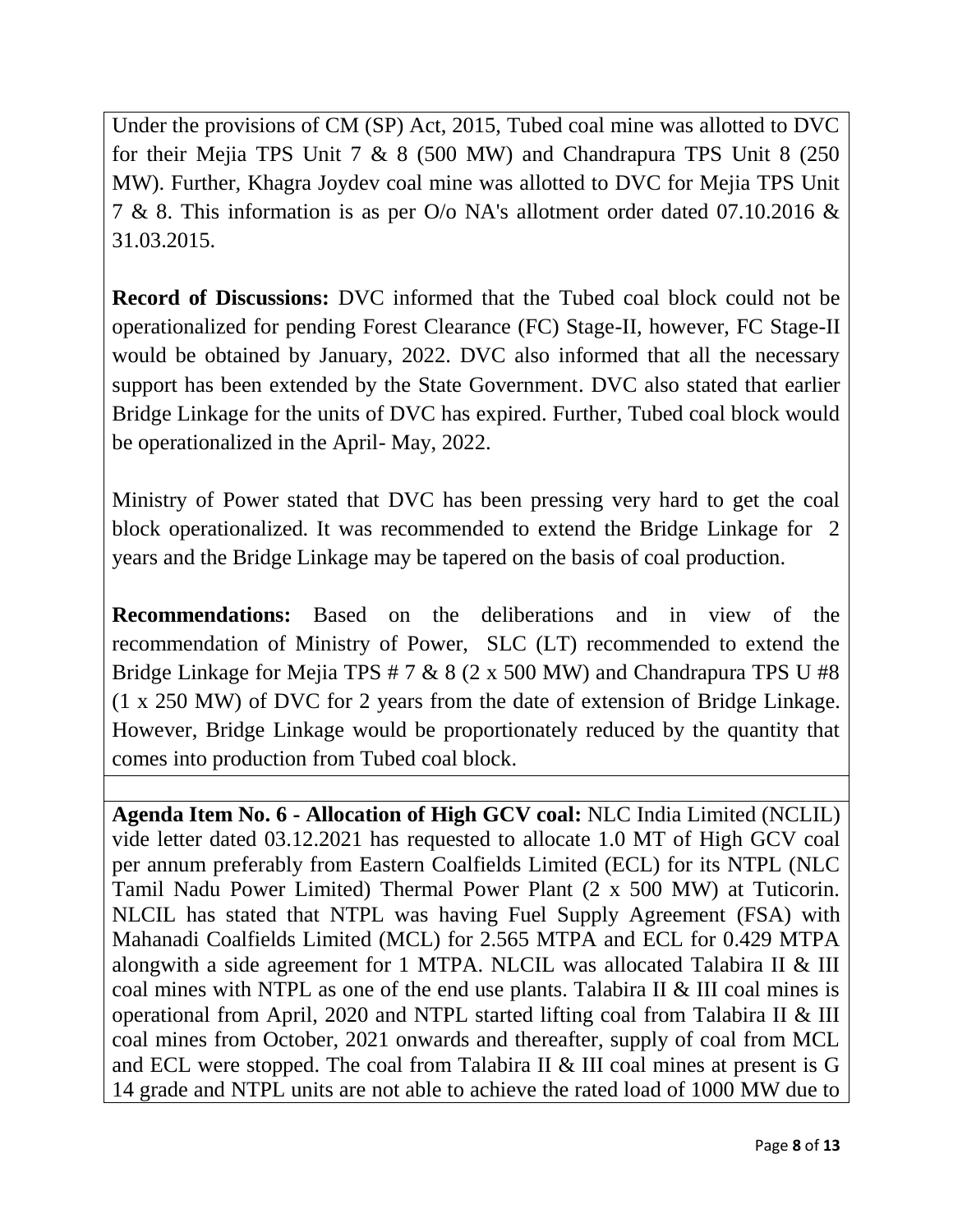design restrictions of Boilers, milling system and ash handling system which is designed to operate with 70% Low GCV coal and 30 % High GCV coal. NTPL units can achieve rated full load of 1000 MW and can declare full availability only by blending of the G 14 grade coal from Talabira II & III coal mines with High GCV coal (1.0 MT) per annum for sustainable operation at 85 % PLF.

**Record of Discussions**: NLCIL informed that the annual PLF of NTPL Units is 64 %, which is higher than the national average and their request for High Grade coal is because of the restrictions of the plant, which is designed to operate with 70% Low GCV coal and 30 % High GCV coal.

Representative of Nominated Authority stated that no capacity of the end use power plants of Talabira II & III coal mines are presently delinked and for this, the directions of the Government are required.

Ministry of Power stated that the BHEL boiler of NTPL power plants (2 x 500 MW) which are designed on G-12 grade of coal (3700 GCV) can also utilize coal with a variation of  $\pm$  400 GCV and therefore, 3300 GCV coal can also be utilized in the power plant. Further, the mechanism in the NTPL power plants (2 x 500 MW) is already capable of firing this coal. NLC agreed to this but have issue of handling ash. Ministry of Power also stated that this was on account of poor management by NLCIL.

SCCL, which is nearest source, stated that it is willing to supply coal to the power plant provided the capacities are delinked from the allocated coal block and linkage is recommended from SCCL.

It was discussed that delinking of the end use plants of Talabira II & III coal mines may require the recommendation of Ministry of Power and if no capacity of the end use plants of Talabira II & III is delinked, then the linkage cannot be granted. It was stated by NITI Ayog that this case may become a precedence and other coal block allocattees may raise technical issues in future on account of low grade coal and/or high landed price of coal from the allotted coal blocks and may ask for additional linkages of coal. Further, if the delinking is accepted by the Competent Authority and Ministry of Power recommends for granting of linkage under B (i) of SHAKTI Policy, then the SLC (LT) may consider recommending coal linkage for the units of NTPL from SCCL. It will be treated as fresh case of grant of linkage.

**Recommendations**: In view of the deliberations held and recommendation of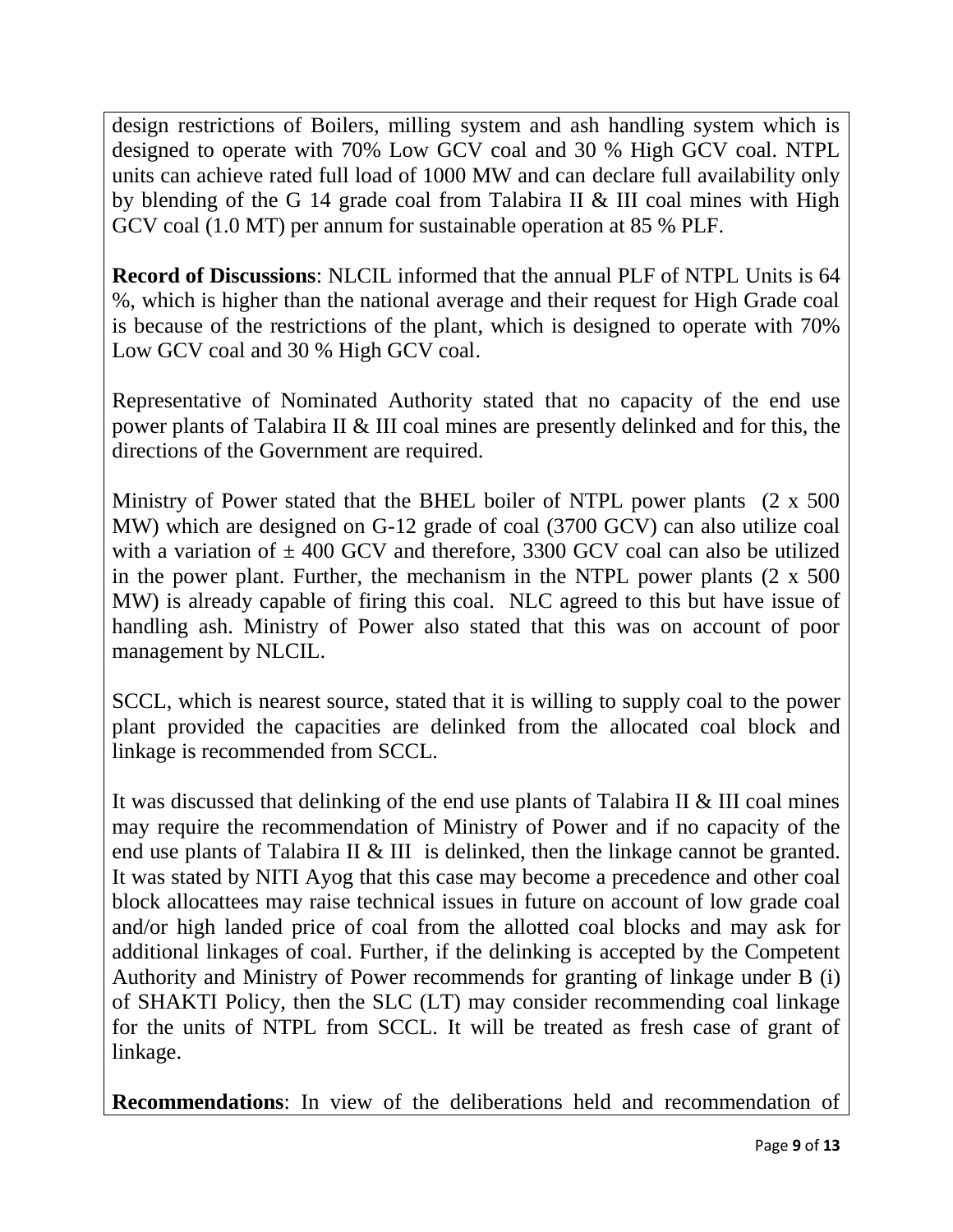Ministry of Power, SLC (LT) recommended that the request may be considered by the Committee only when certain generation capacity of the power plant is delinked from its existing Talabira II & III coal mines.

**With the permission of the Chair, following additional agenda was taken up. Table Agenda Item No. 1 – Time line for entering into PPA as per Condition Precedent requirement under FSA:**

SLC (LT) in its meeting held on 28.05.2020 had recommended for extension of timeline for entering into PPA as per the Condition Precedent Clause under FSA till 31.12.2021. As the present extended timeline for signing of PPA is going to expire on 31.12.2021, therefore, in view of the provisions of SHAKTI Policy, Ministry of Power vide O.M dated 22.12.2021 has requested to extend the timeline for signing of PPA by the power plants getting commissioned by 31.03.2022 by further 2 years to allow the power plants to have sufficient time to execute PPA against the existing LoAs / FSAs.

**Record of Discussions**: It was discussed that the matter needs to be examined by CIL and comments / views of the coal companies may also be required.

**Recommendations**: In view of the deliberations, the matter was not considered by the SLC (LT).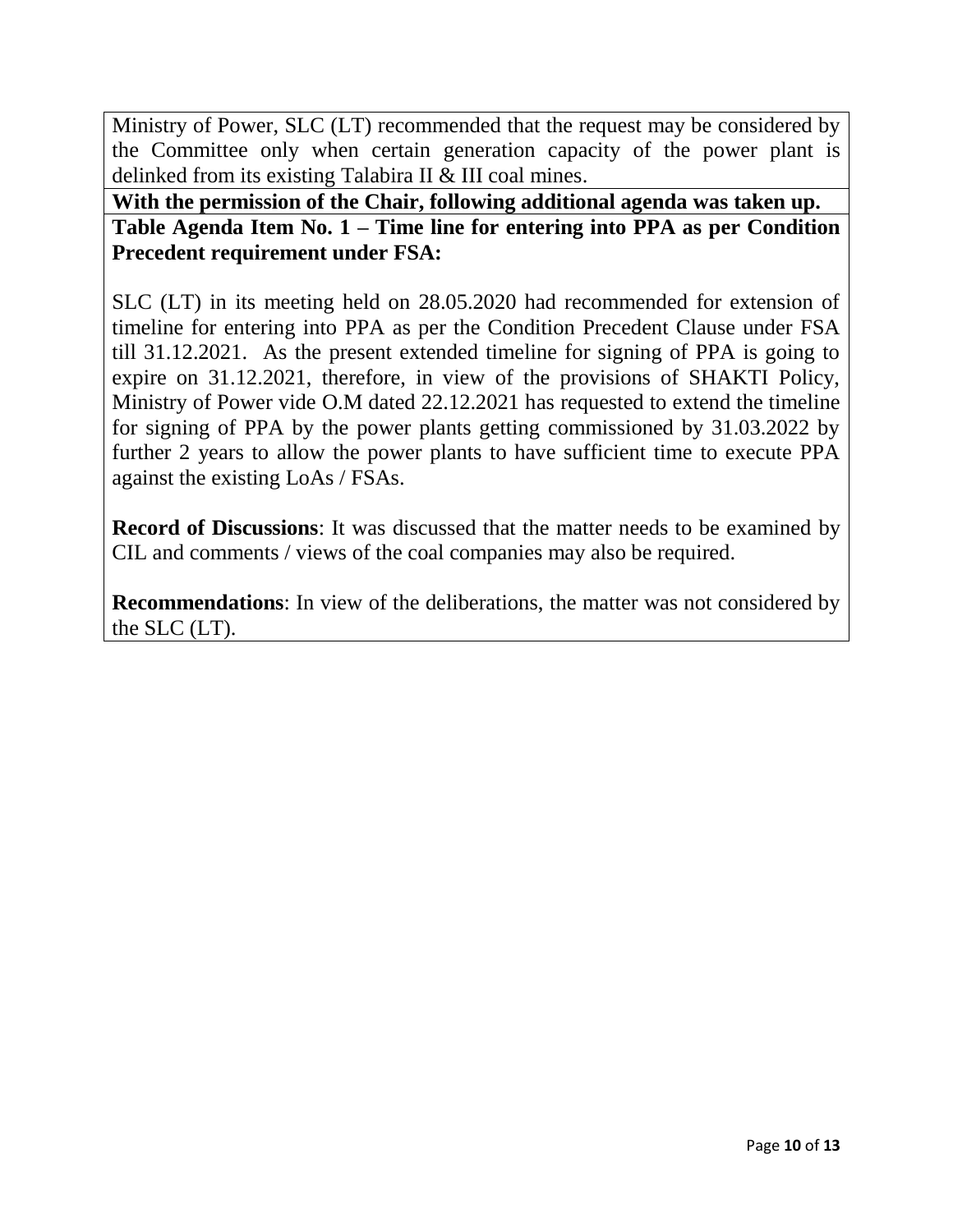# **Annexure**

# **List of Participants**

# **Ministry of Coal**

- 1. Shri Vinod Kumar Tiwari, Additional Secretary [In the Chair]
- 2. Shri M. Nagaraju, Additional Secretary & Nominated Authority
- 3. Ms Vismita Tej, Joint Secretary (CPD)
- 4. Ms Santosh, Coal Controller & DDG
- 5. Shri Mukesh Choudhary, Director (CPD)
- 6. Shri Ajitesh Kumar, Deputy Secretary
- 7. Shri Sujeet Kumar, Under Secretary

# **Ministry of Power**

1. Shri Sanjeev Kumar Kassi, Chief Engineer

# **NITI Aayog**

1. Shri Jawahar Lal, Deputy Chief Engineer (Energy)

# **Central Electricity Authority**

- 1. Shri M.P. Singh, Chief Engineer (TPP&D)
- 2. Shri Naresh Kumar, Director

# **Coal India Limited**

- 1. Shri S.N.Tiwary, Director (Marketing)
- 2. Shri Tarak Roy, Senior Manager
- 3. Shri S. Goyal, CM (M&S)

# **Mahanadi Coalfields Limited**

1. Shri K. Prabhakar, CM (M&S)

# **Central Coalfields Limited**

1. Shri Ajit Singh, GM (M&S)

# **Northern Coalfields Limited**

1. Shri Sunil Kumar Roy, GM (M&S)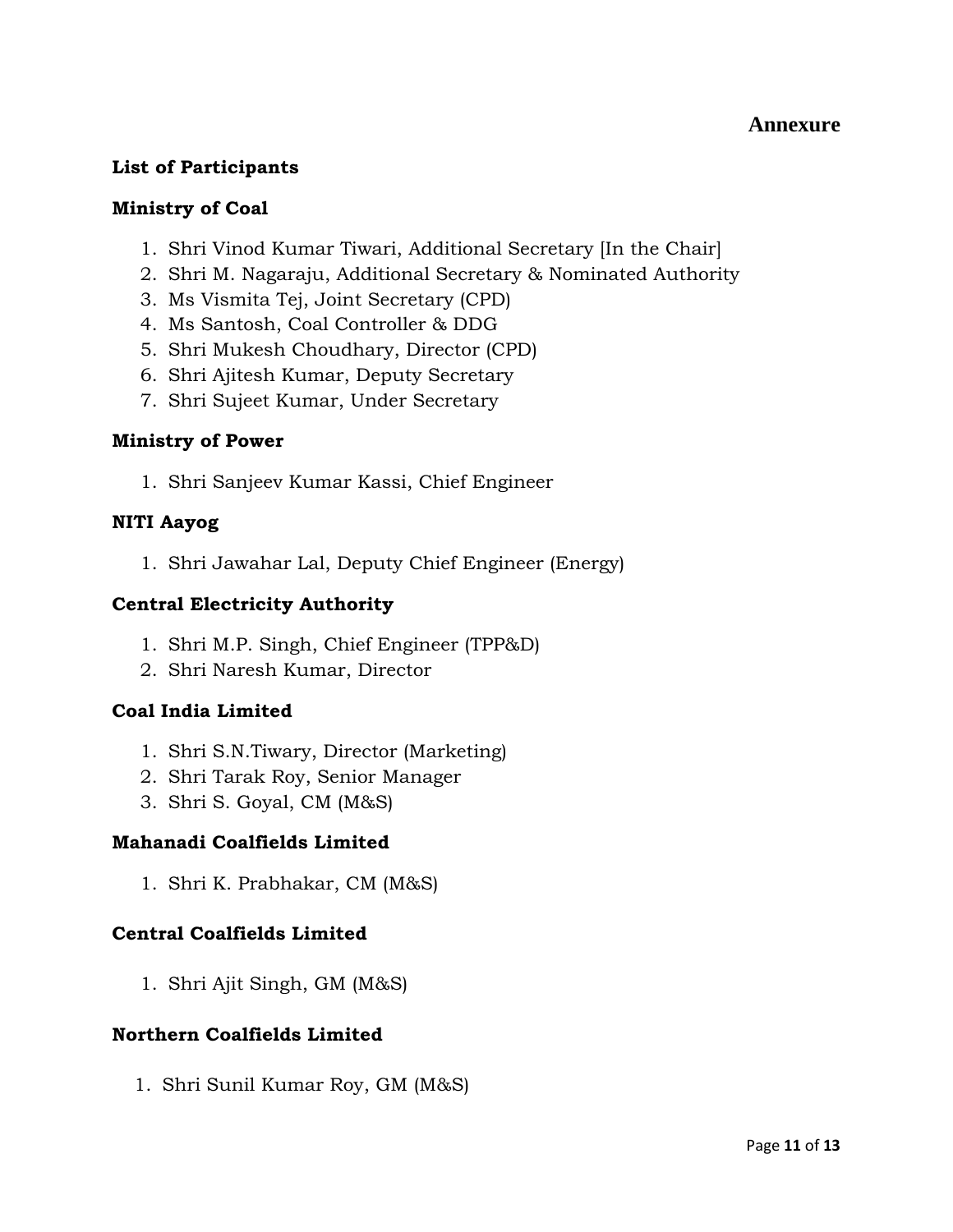# **South Eastern Coalfields Limited**

1. Shri C.B Singh

# **Bharat Coking Coalfields Limited**

1. Shri U.B Singh

# **NLC India Limited**

- 1. Shri Shaji John, Director (Power)
- 2. Shri V. Rajasevaran
- 3. Shri J. Subbiah
- 4. Shri Mahipal Singh Ranavat

# **Singareni Collieries Company Limited**

- 1. Dr. J. Allwyn, ED(CM)
- 2. Shri M. Venkateshwarly, DGM
- 3. Shri Avinash Dubey

# **Central Mine Planning & Design Institute Limited (CMPDIL)**

1. Shri Manoj Kumar

# **NTPC Limited**

- 1. Shri Sivakumar C., Executive Director
- 2. Shri Ajay Singhal, GM (CC-FM)
- 3. Shri Yoosuf Ameen, Senior Manager

#### **APGENCO**

- 1. Shri Antony Raja, Director (C&L)
- 2. Shri G. Vamsee Mohan

#### **Uttar Pradesh Rajya Vidyut Utpadan Nigam Limited (UPRVUNL)**

- 1. Shri A.K Tewary, Director (Technical)
- 2. Shri Mahendra Kumar, Chief Engineer

#### **Damodar Valley Corporation**

- 1. Shri M. Raghuram, Member (T)
- 2. Shri J.K Mandiye, Chief Engineer